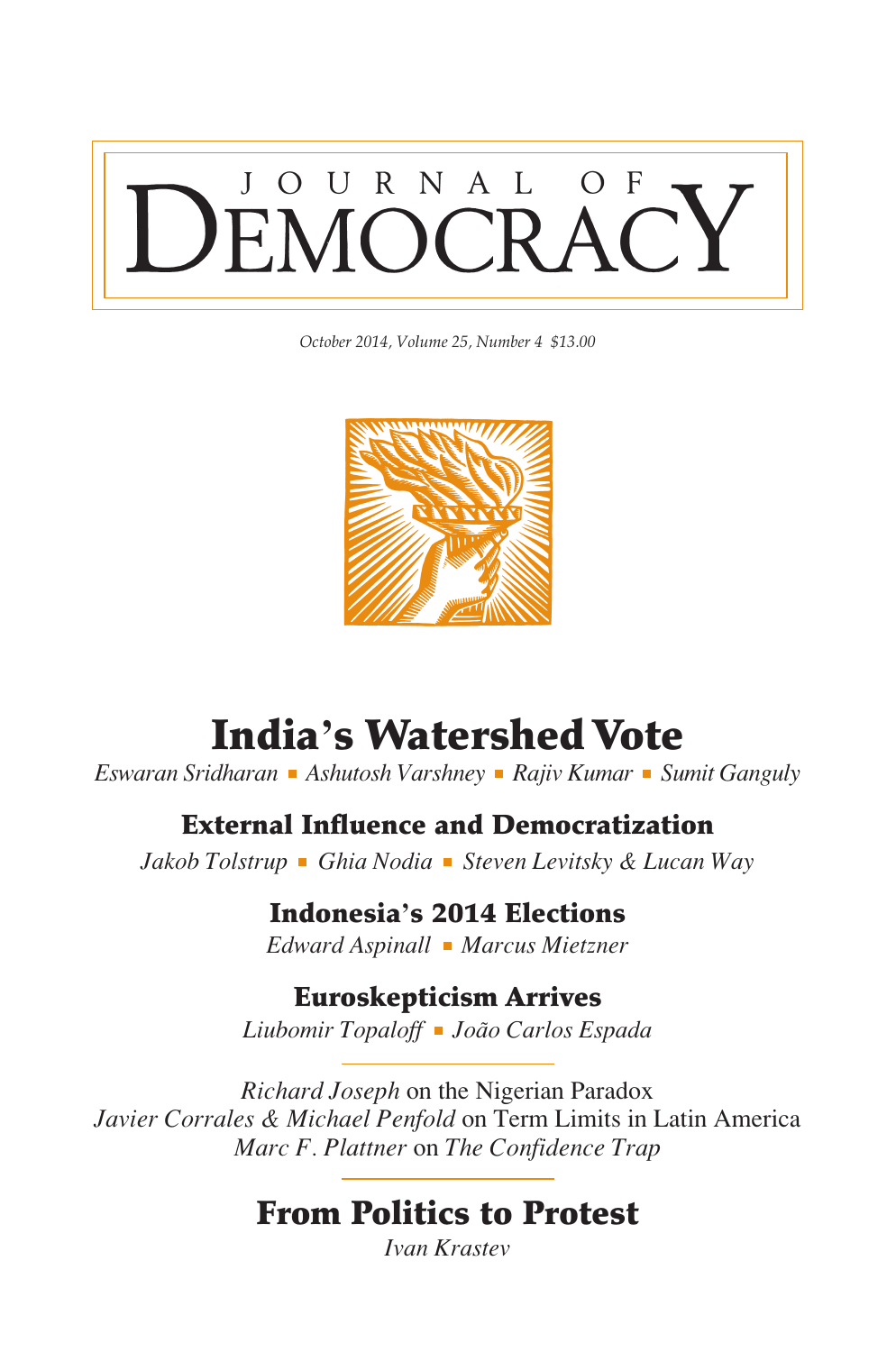## **Indonesia's 2014 Elections**

# How Jokowi Won and Democracy Survived

*Marcus Mietzner*

*Marcus Mietzner is associate professor in the College of Asia and the Pacific at the Australian National University. His most recent book is*  Money, Power, and Ideology: Political Parties in Post-Authoritarian Indonesia *(2013).*

In the discussion about democracy's global recession, analysts tend to focus on the most dramatic cases of democratic reversal, such as the military coups in Egypt and Thailand. In their shadow, however, Indonesia (the world's third-largest democracy) has faced a less discussed, but equally serious, threat to its democratic polity. Ironically, this threat came in the form of the country's third direct presidential election since the fall of longtime autocrat Suharto in 1998. Held on 9 July 2014, this contest featured a formidable populist challenge from Prabowo Subianto, Suharto's former son-in-law. Promising tougher leadership and a return to the indirect electoral mechanisms with which Suharto ruled Indonesia for 32 years, Prabowo came within a hair's breadth of winning the presidency. Had he been successful, the consequences would have been momentous: Not only would Indonesia have been put on the path of authoritarian revival, but the potential "loss" of a much-praised majority-Muslim democracy would have further deepened the global democratic recession.

Ultimately, Prabowo lost to Joko Widodo (popularly called "Jokowi"), the governor of the capital Jakarta, by a margin of 53.1 to 46.9 percent. Even after his defeat was evident, Prabowo continued his challenge by publishing obviously manipulated quick counts that showed him winning, and by trying to intervene in the official vote tabulation on the ground. Despite these maneuvers, the General Election Commission declared Jokowi the winner on July 22, paving the way for his inauguration in October. Nevertheless, the election revealed the continued vulnerability of Indonesia's young democracy and highlighted the strength of the country's antidemocratic forces—within both the elite and the general electorate. Prabowo's ability to attract almost half the population with a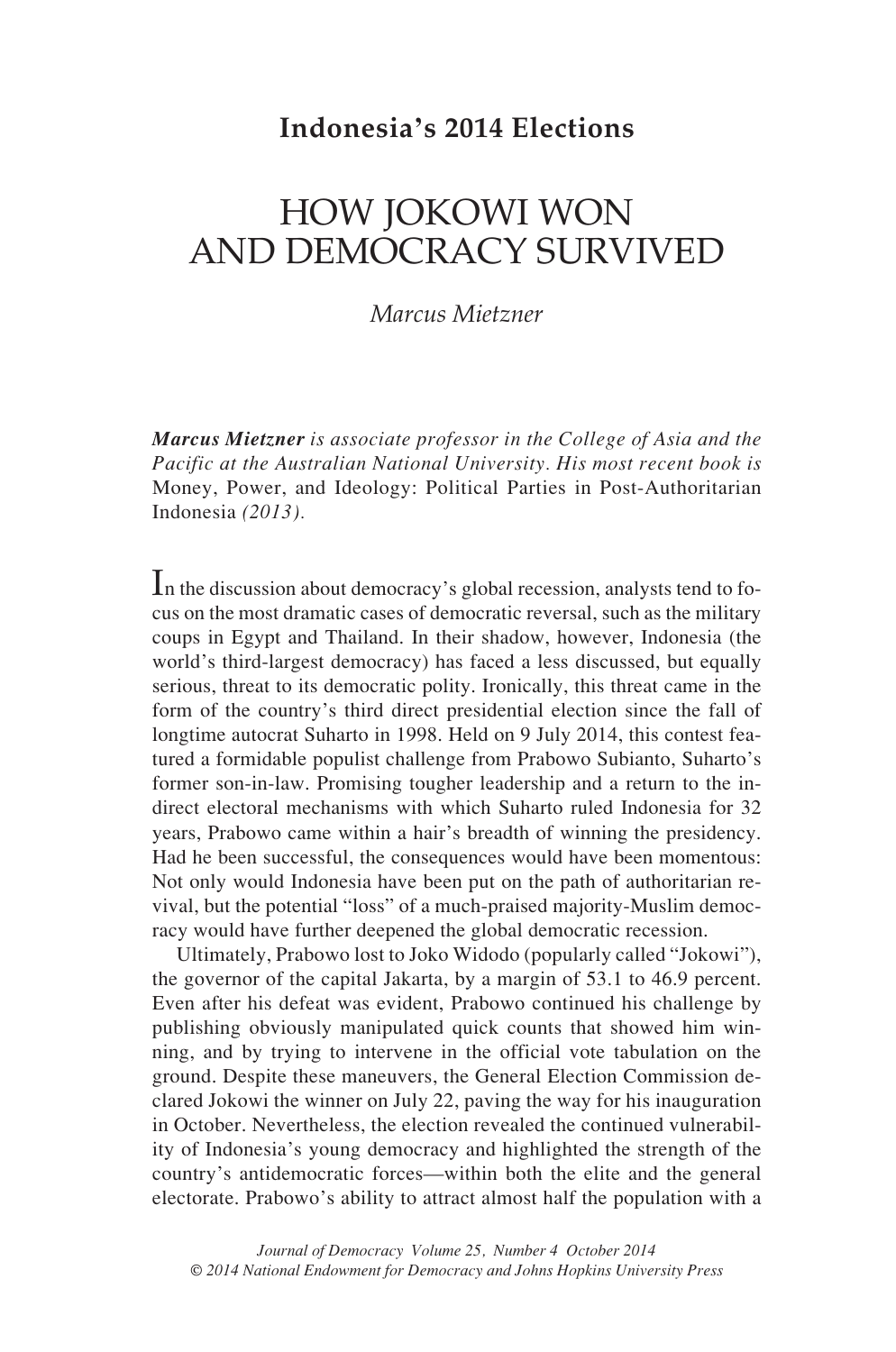populist and ultranationalist agenda suggests that Indonesian democracy needs further strengthening—a task that will now fall to Jokowi.

What do the stark alternatives that faced Indonesian voters in the July 2014 election and the election outcome tell us about the state of Indonesian democracy? Building on interviews with key actors, this essay emphasizes that the election was not only a contest between two candidates, but also between diametrically opposed concepts of power and visions for Indonesia's future. As the following discussion shows, these differences were reflected in three major antagonisms that played out during the elections: first, grassroots volunteerism versus oligarchic machine politics; second, technocratic moderation versus populist demagoguery; and third, support for democratic elections versus the denunciation of them as "un-Indonesian" and too costly. What made it possible for Indonesian democracy to survive Prabowo's challenge, and what is the likelihood that the post-Suharto polity will stabilize in the coming years?

## **Yudhoyono's Democracy: 2004 to 2014**

Neither Prabowo's populist challenge nor the emergence of his rival Jokowi can be understood outside the context of Susilo Bambang Yudhoyono's presidency (2004–14). Populist campaigns against the democratic status quo typically occur in polities in the throes of political and economic crises.<sup>1</sup> This would suggest that the effectiveness of Prabowo's challenge was linked to the perceived or real failure of Indonesian democracy to satisfy its citizenry. Yet Indonesian democracy did not appear to be in crisis under Yudhoyono. Politically, Yudhoyono managed to stabilize the previously unsettled system, end longstanding communal conflicts (among them, the thirty-year war in Aceh), and oversee the consolidation of new institutions, such as the Constitutional Court. Satisfaction with democracy was high in the late 2000s and early 2010s  $(83$  percent in July 2014),<sup>2</sup> and voter turnout has been above 70 percent in national elections throughout the post-Suharto period. This contrasts sharply with the situation in other countries that have experienced populist takeovers: In Venezuela, for example, electoral turnout had dropped to 52 percent in 1998, when Hugo Chávez was first elected, and government institutions were widely viewed as ineffective and in decay.

Economically, Indonesia had prospered under Yudhoyono. Indonesia's per capita income tripled between 2004 and 2012 (rising from US\$1,161 to \$3,557), and the middle class expanded rapidly. Indonesia now boasts 74 million middle-class and affluent consumers, a group that has been growing by 8 to 9 million each year.<sup>3</sup> Economic growth has been mostly above 5 percent during Yudhoyono's tenure, with Indonesia reaching the status of a trillion-dollar economy in 2014. Again, the situation was very different in Venezuela prior to Chávez's takeover—there, per capita income had halved in the seven years before his 1998 victory.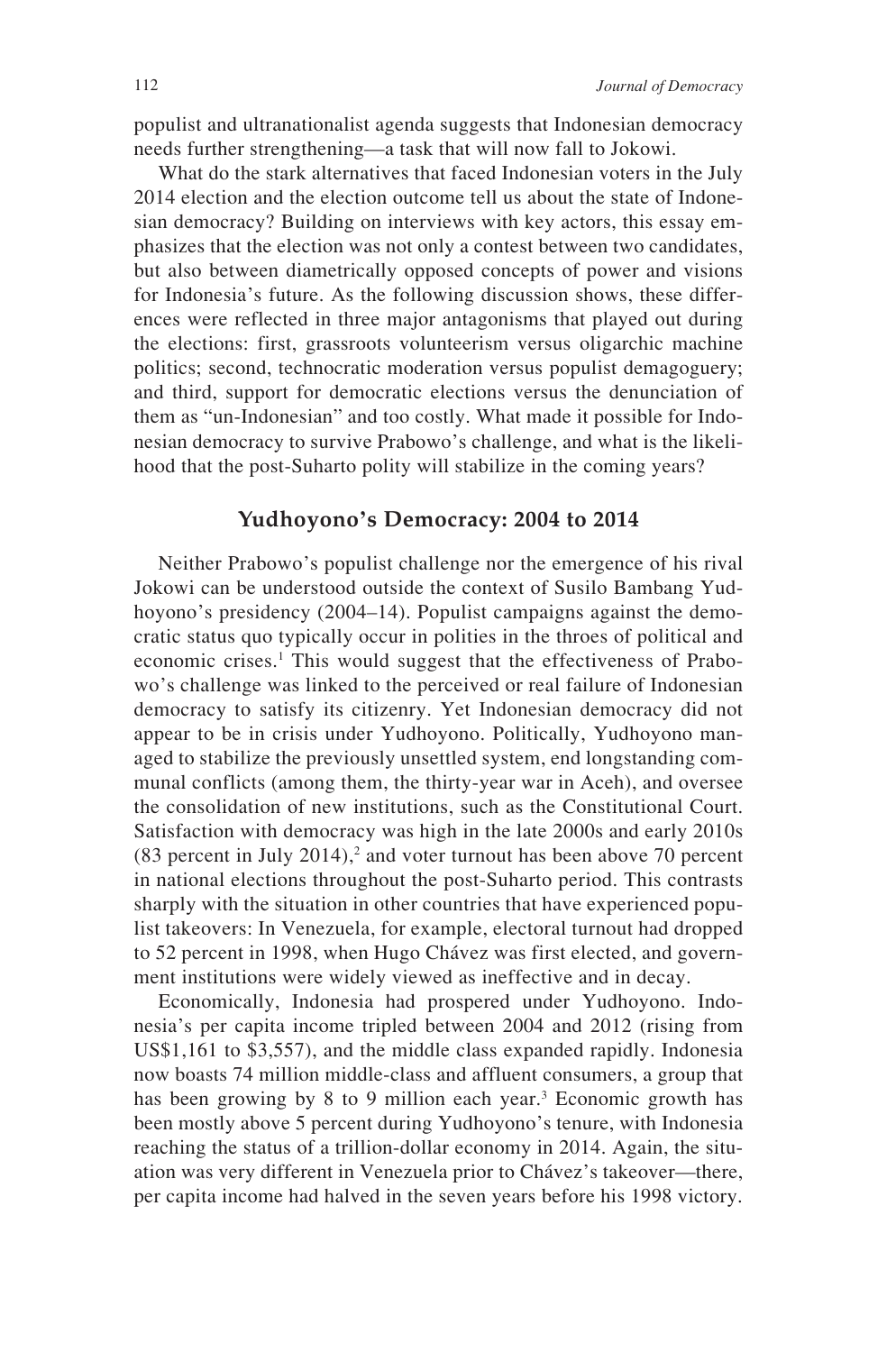Despite the overall stability of the polity and the economy, significant dissatisfaction with Yudhoyono (and elite politics in general) was brewing. Yudhoyono's minimalist interpretation of democratic consolidation (that is, his preference for stabilizing the status quo over pushing for further reforms) created a sense of sociopolitical stasis, especially during his second term (2009–14). Indeed, the term-limited Yudhoyono did not launch a single significant policy initiative in his second (and last) term, disappointing voters who had reelected him in a landslide in 2009. As a result, the president's popularity collapsed—dropping from 75 percent in November 2009 to 47 percent in June 2011 and 30 percent by May 2013.4 It only recovered somewhat in 2014 as voters turned their attention to the candidates vying to succeed him.

Yudhoyono was particularly criticized for his failure to rein in corruption. In fact, his Democratic Party (PD) became the symbol of the rampant collusion and nepotism that plagues Indonesia. Party chairman Anas Urbaningrum was indicted in 2013 and later arrested, as was Yudhoyono's onetime favorite for succession, sports and youth minister Andi Mallarangeng. Two other PD ministers also were linked to corruption scandals, with the son of one of them being arrested in June 2014. The president's son and secretary-general of the party, Edhie Baskoro Yudhoyono, was mentioned in several corruption trials, although no charges were brought against him. Indonesians also raised their eyebrows at the PD's 2014 list of legislative candidates, which included no fewer than fifteen Yudhoyono family members.

But much of the disillusionment with Yudhoyono's government was related to economic and social policy. Although the general state of the economy was healthy under Yudhoyono, and poverty and unemployment statistics seemed impressive (between 2004 and 2013, the poverty rate fell from 16.7 to 11.4 percent, and unemployment declined from 9.9 percent to 5.9 percent), 43 percent of Indonesians still live on less than \$2 a day.5 Many among the poor feel that they have not benefited from the country's economic growth. Most economists agree, noting that much of Indonesia's "boom" has been driven by the capital-intensive commodity sector, not by labor-intensive manufacturing. In other words, most of the growth has made the wealthy wealthier, while creating few benefits for the lower classes. Tellingly, the Gini coefficient, which indicates the level of inequality in a society (0 indicates total equality of income distribution; 1 indicates total inequality), reached a record high of 0.413 in 2013. Thus, while Yudhoyono's Indonesia did not exhibit the usual features of a polity in decline, there were enough sources of discontent for populist challengers to tap into.

Both candidates to succeed Yudhoyono used Indonesians' simmering disgruntlement to their advantage, but in very different ways. Prabowo, for his part, presented himself as a classic populist strongman, lambasting the weakness and corruption of Indonesia's political class.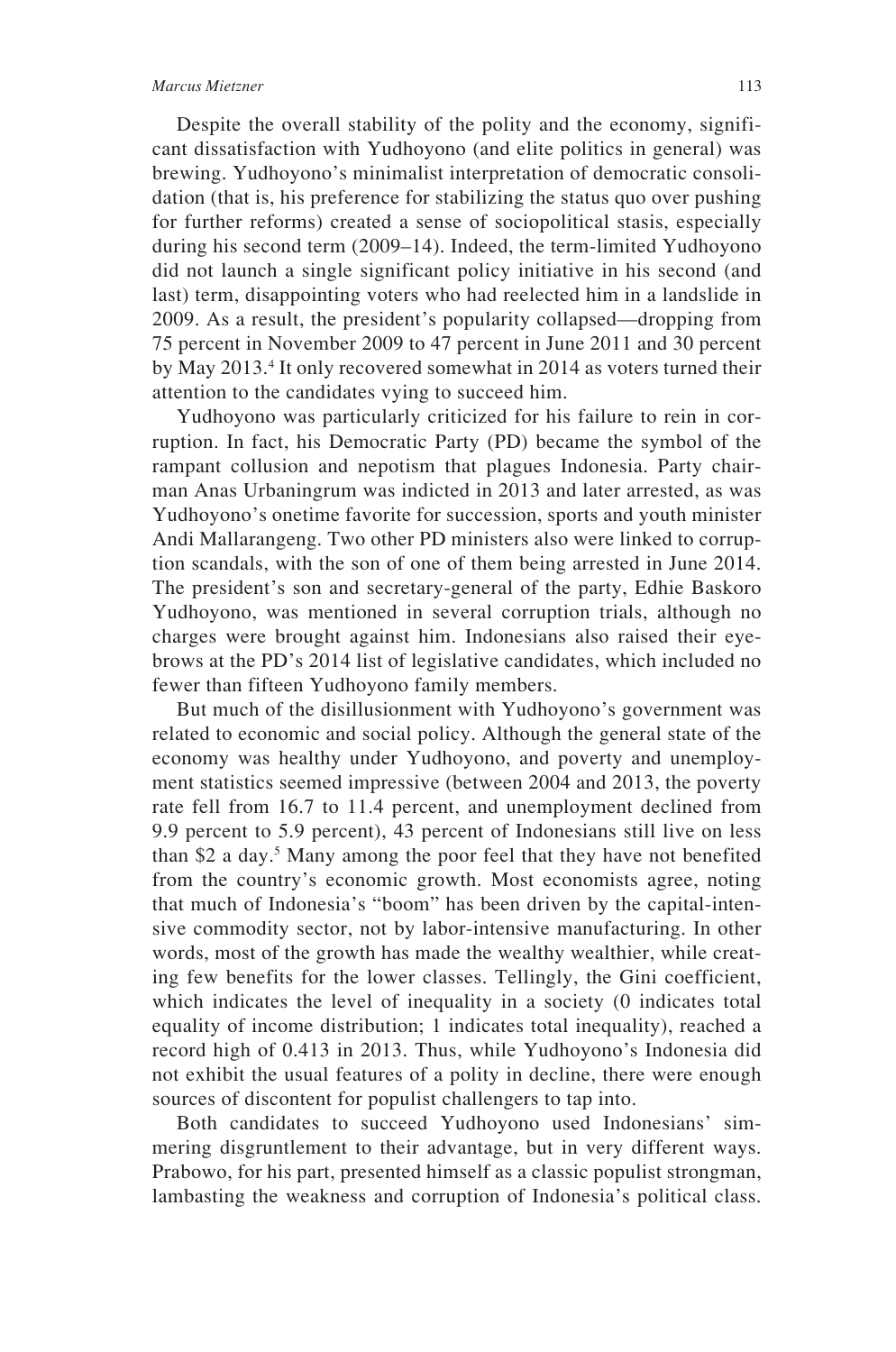Contending that the country's resources were being sold off cheaply to foreigners, he promised to protect the nation's wealth and restore its pride. Borrowing from the playbooks of Chávez and Thai strong-

*Wearing cheap clothes and speaking in a casual, unrefined manner, Jokowi looked and sounded like an average lower-middle-class Indonesian, which made him seem like the antithesis of typical Indonesian elite politicians.*

man Thaksin Shinawatra, Prabowo appealed to the poor, offering them a detailed catalog of assistance. He even took over a peasant organization in 2004—a move designed to mask his status as a multimillionaire whose campaign was bankrolled by his tycoon brother, Hashim Djojohadikusumo. In fact, both Prabowo and Hashim were archetypical rentseekers who gained their wealth through connections and naturalresource portfolios.<sup>6</sup> Not only was Prabowo a stranger to the poverty

he promised to overcome; he also engaged in the very natural-resource extraction that he so fiercely criticized.

Projecting an image of strength that stemmed largely from his history as a Special Forces commander under Suharto's New Order regime, Prabowo appealed to conservative segments of the electorate. But his military career was as much a political liability as an asset. In 1997 and 1998, Prabowo's unit kidnapped at least 22 antiregime activists, 13 of whom never reappeared. Prabowo was held responsible for these events and discharged from the military in August 1998. He then went into exile in Jordan before returning to Indonesia in 2001 to launch his political career. In 2004, he unsuccessfully sought the presidential nomination of Golkar, Suharto's former electoral machine, after which he founded his own party, Gerindra. In 2009, Prabowo was Megawati Sukarnoputri's running mate, but Yudhoyono defeated the pair in a landslide. The kidnappings have burdened all of Prabowo's post-Suharto campaigns, but played a particular role in mobilizing civil society groups against his 2014 nomination. Yet some polls suggested not only that a significant number of Indonesians did not know or care about Prabowo's past, but that some even supported him *because* of it.7 Presumably, they viewed his human-rights violations as a sign of toughness and uncompromising dedication to the state.

Politically, Prabowo offered a return to a polity in which presidential leadership would cut through the cacophony of interests to which democracy had given rise. In several speeches and statements, he proposed reinstating the original version of the 1945 Constitution that had served as the foundation of the regimes of both Suharto and his predecessor Sukarno (Indonesia's founding president).8 Since 1998, the constitution has been amended four times, to introduce direct presidential elections, a stronger parliament, a human-rights charter, and a new sys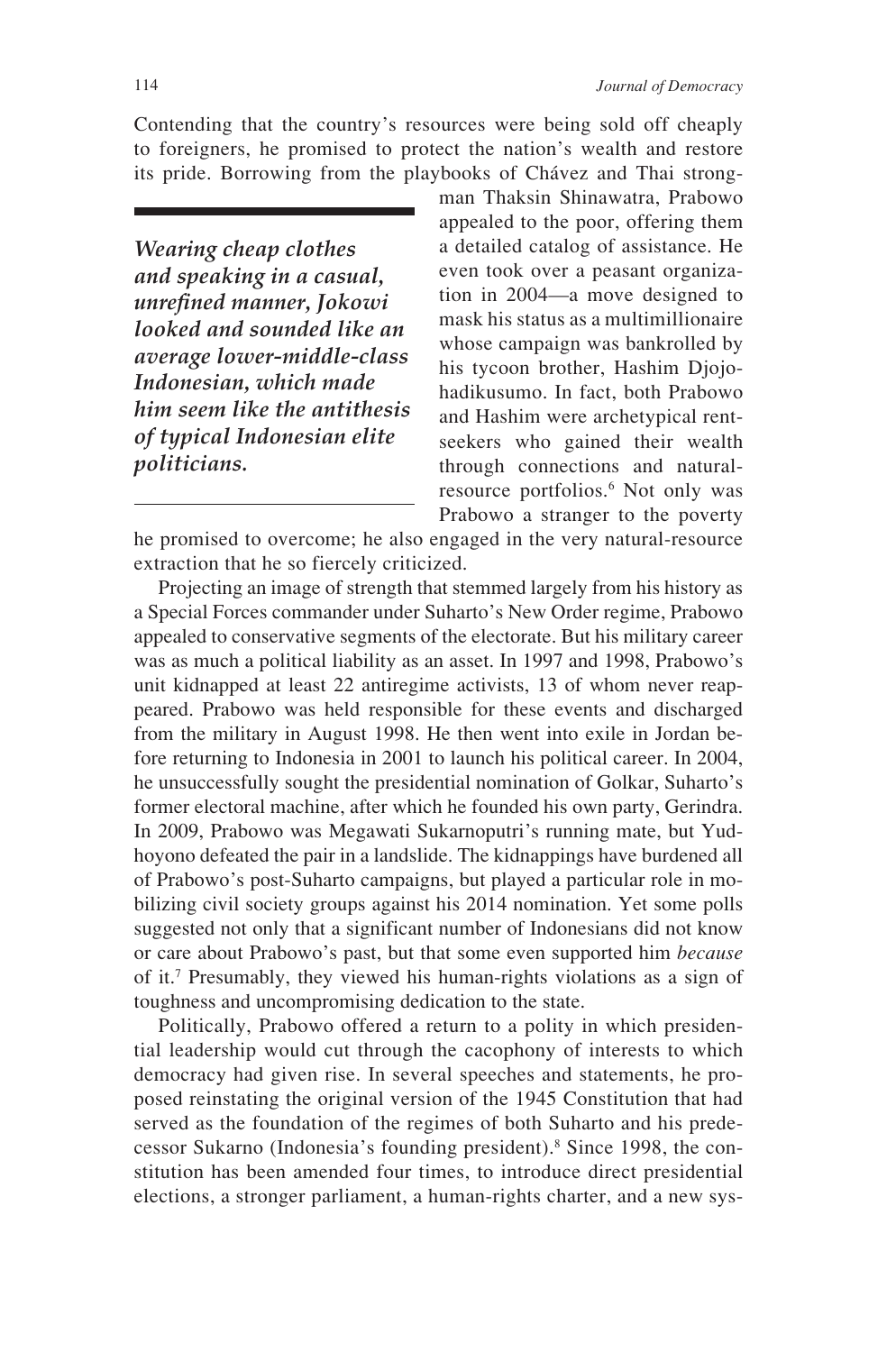tem of checks and balances. Returning to the 1945 Constitution would undo all these post-Suharto reforms and restore the previous autocratic framework. Prabowo was unapologetic about this agenda: He declared that direct elections were a Western idea unsuitable for Indonesia and, moreover, that they were too expensive and bred corruption.<sup>9</sup>

In contrast to Chávez's and Thaksin's successful populist campaigns, however, Prabowo had trouble attracting his target constituency, the rural poor. Paradoxically, Prabowo got more support from affluent, urban, and highly educated voters. One exit poll revealed that Prabowo trailed Jokowi 39 to 47 percent among voters with only an elementary-school education, but led Jokowi 46 to 34 percent among university graduates, a much smaller social group.<sup>10</sup> Similarly, Prabowo trailed Jokowi 37 to 47 percent among low-income voters (under \$100 a month), but led Jokowi 45 to 39 percent among higher earners (over \$200 monthly). Prabowo also trailed in the countryside, by 38 to 47 percent, while leading in cities by 42 to 40 percent. Polls showed that upper-middle-class voters backed Prabowo because they viewed him as more experienced, self-confident, and sophisticated than the down-to-earth and rather crude Jokowi, whose strong appeal among the rural masses irritated many urbanites. In the end, however, Prabowo's support among Indonesia's affluent citizens was not enough to make up for his deficit among the lower classes.

Indonesia's rural poor felt naturally drawn to Jokowi, foiling Prabowo's attempts to court that constituency. Like Prabowo, Jokowi presented himself as a populist—but of a very different sort. In contrast to most conventional populists, he did not decry the general decay of the state and society; he did not try to play the poor against the rich; and he did not agitate against foreign influences. Instead, Jokowi's populism was pragmatic, moderate, and inclusive. He was able to mobilize the lower classes without using the typical repertoire of "hard" populist rhetoric mainly because of his humble origins and lifestyle. Born in 1961 in Solo, Jokowi had built a small furniture business before running for mayor of his hometown in 2005. Quickly gaining a reputation for problem solving and dedication to providing reliable healthcare and education, Jokowi easily won reelection in 2010. As important as his achievements, however, was his carefully cultivated personal image: Wearing cheap clothes and speaking in a casual, unrefined manner, Jokowi looked and sounded like an average lower-middle-class Indonesian, which made him seem like the antithesis of typical Indonesian elite politicians.<sup>11</sup>

With his national profile rising after 2010, Jokowi gained the attention of Indonesia's party leaders. Although Jokowi was nominally a member of Megawati's pluralist-nationalist Indonesian Democratic Party of Struggle (PDI-P), he showed little interest in the party's activities. But in 2012, Megawati drafted Jokowi to run in Jakarta's gubernatorial elections against a seemingly invincible incumbent. Interestingly, Prabowo and Hashim supported Jokowi's nomination—a move they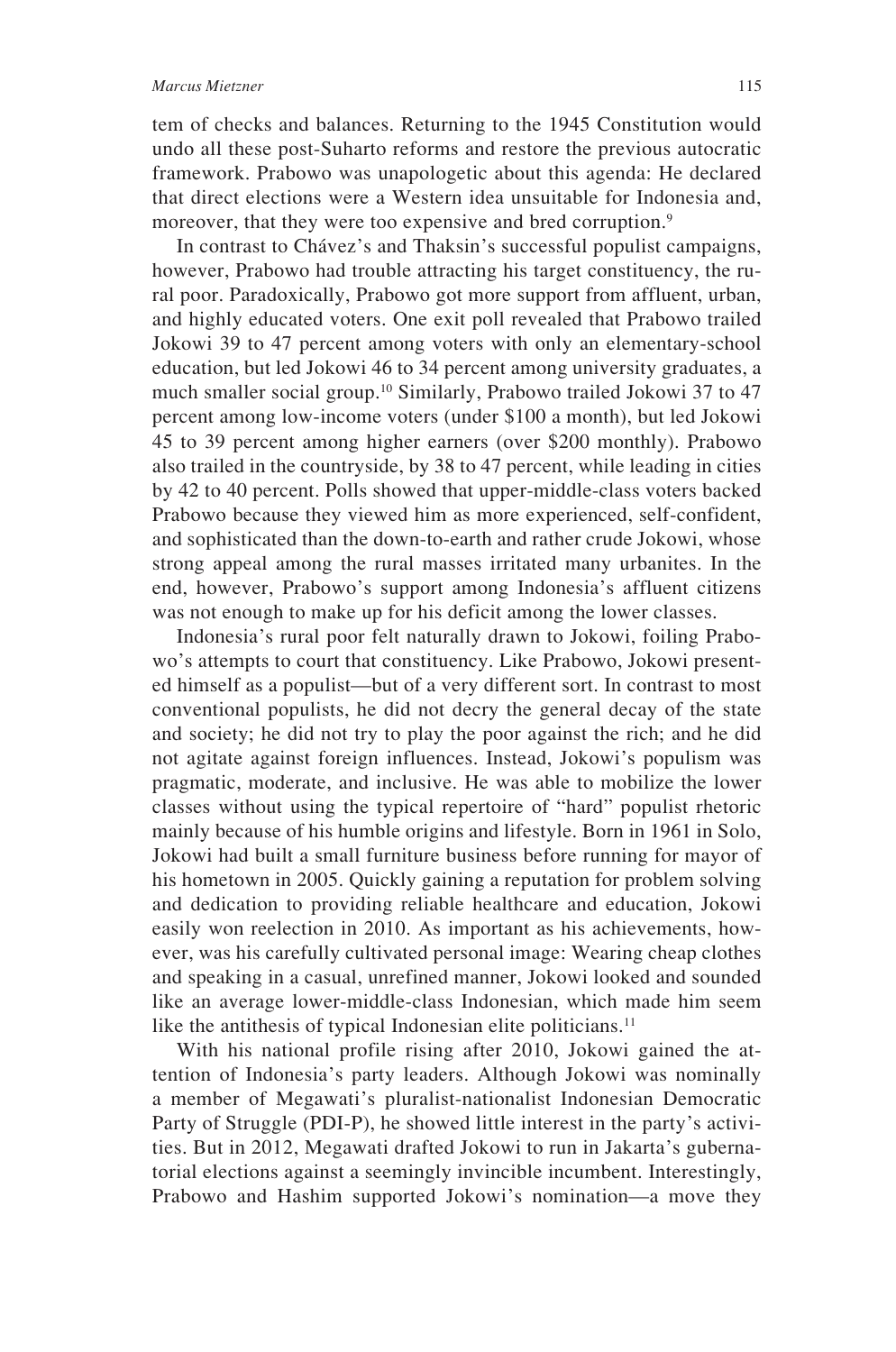came to regret. Developing an effective grassroots and social-media campaign, Jokowi unexpectedly went on to win the election. This victory was his big breakthrough as a national media star—from then on, he was a regular fixture on TV and news sites on the Internet. The media also helped him to promote his achievements as the new governor of the capital: Within weeks of taking office, he launched a healthcare scheme that opened Jakarta's hospital to the poor; he introduced a new scholarship program for students from low-income families; and he prioritized the long-delayed mass-rapid-transport system. By early 2013, Jokowi was suddenly leading opinion polls on possible presidential candidates, and although Megawati initially seemed reluctant, she handed him her party's nomination in March 2014.

But while Jokowi enjoyed unprecedented levels of personal popularity, he failed to formulate a clear political strategy or vision for the next phase of Indonesia's democratization. When asked by journalists, Jokowi stated strong support for Indonesia's existing democratic framework, promising to make it more effective. But he often expressed surprise at being posed this question, pointing to his terms in Solo and Jakarta as evidence of his belief in openness, transparency, and democratic fairness.

Confident that this would be enough to sway voters, he refrained from building a coherent democratic agenda to counter Prabowo's populist and neoauthoritarian vision. Instead, he focused on cultivating his image as humble man of the people, organizing his campaign as a series of visits to markets and street restaurants. While stumping for PDI-P legislative candidates in April 2014, he refused to address programmatic issues at all, and only slowly developed a platform for the presidential campaign in June and July. His popularity consequently plummeted: In December 2013, he was ahead of Prabowo by 39 percentage points (62 to 23 percent); by the following April, Jokowi's lead had narrowed to only 16 points (52 to 36 percent); and by June, he and Probowo were neck and neck at 46 to 45 percent, respectively.12 Jokowi, it seemed, was headed for defeat, along with the democracy that Indonesians had built since 1998.

That Jokowi eventually prevailed—and Indonesian democracy survived—was largely due to developments in three key areas of democratic contestation: 1) the paradigmatic tension between citizen-driven grassroots mobilization and oligarchic machine politics; 2) the competition between moderation and populist militancy; and 3) the discourse about the importance of elections for Indonesia's nation-state.

### **Machine Politics vs. Grassroots Volunteerism**

One of the most important discussions among political scientists focusing on Indonesia in the last decade has concerned the role of oligarchs in democratic politics.13 While some scholars have asserted that oligarchs are in control of Indonesia's democratic institutions and proce-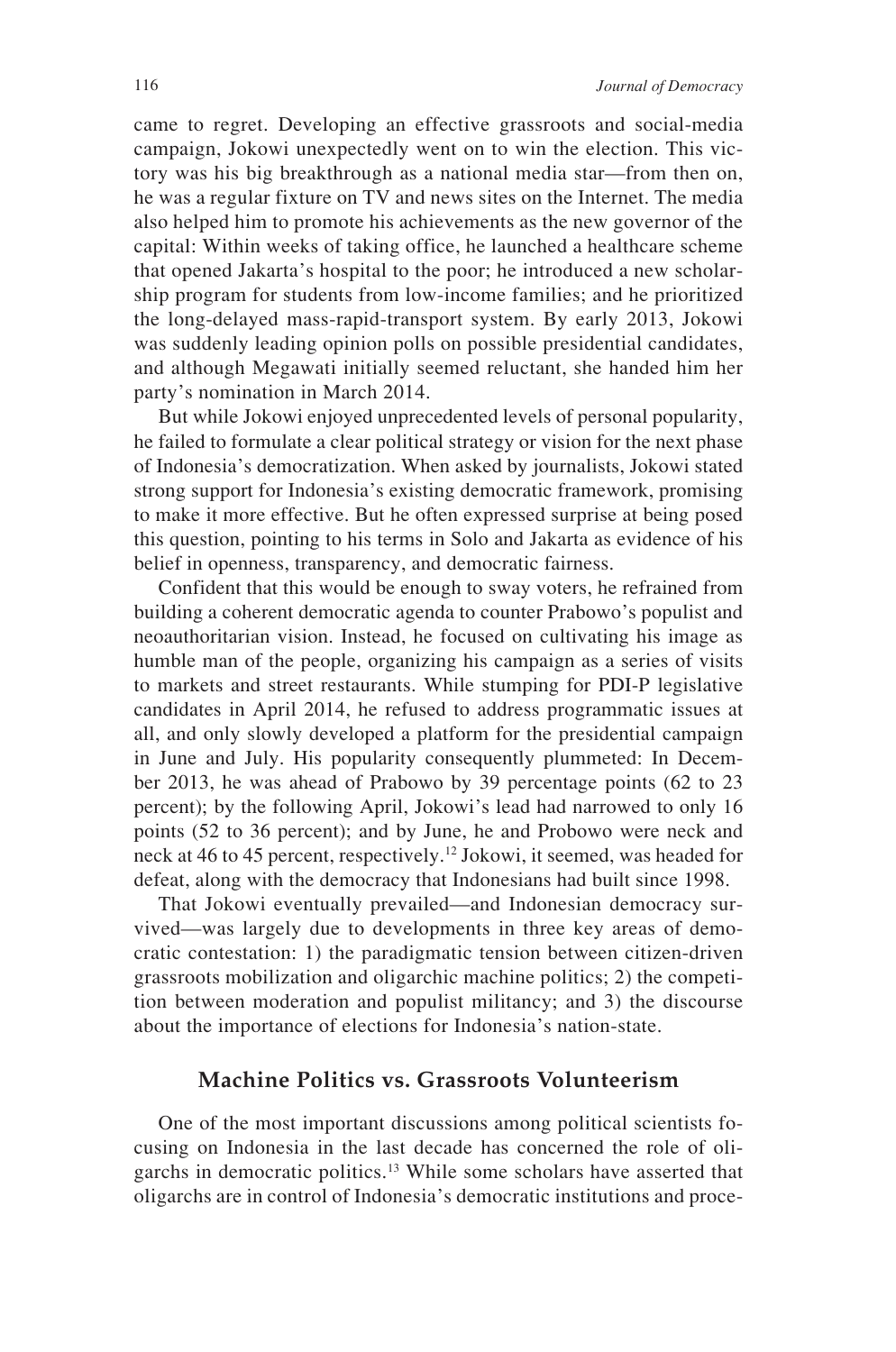dures (by being able to sponsor or directly control political machines that protect their interests), others—including this author—have described postauthoritarian politics as an ongoing and mostly evenly balanced contestation between oligarchic and nonoligarchic forces.14 Arguably, this balance was again on display in the 2014 elections, with Prabowo's campaign relying on oligarchic machine politics, while Jokowi's depended largely upon grassroots volunteers. In the end, Prabowo's wellfunded electoral machine failed, but only by a small margin.

Indonesia's system of direct presidential elections, introduced in 2004, has created an environment in which money-driven machine politics are an important part of electoral competition. In order to qualify for the ballot, presidential candidates must win the support of parties or coalitions of parties that received more than 20 percent of the seats or 25 percent of the vote in the preceding parliamentary elections. Designed to limit the number of candidates and to give the incoming president a power base in parliament, this regulation has handed party machines a key role in presidential campaigns. Prabowo, for his part, put together a coalition of seven political parties, including four with tested machines: Golkar; the Islamist PKS (Prosperous Justice Party), which had a strong network of loyal activists; Prabowo's own Gerindra party; and Yudhoyono's PD. The president himself initially stayed neutral, but received Prabowo at his private residence a few days before the election—a move widely interpreted as Yudhoyono's endorsement of Prabowo.

Just as important as the existing party infrastructures were the oligarchic leaders who funded them. These included Golkar chairman Abdurizal Bakrie, a tycoon with a wealth of \$2.45 billion but also considerable debt;15 Prabowo's brother and Gerindra patron Hashim Djojohadikusumo, worth an estimated \$700 million; Prabowo himself, who declared a wealth of around \$160 million to the Election Commission; and his running mate, Hatta Radjasa, chairman of the National Mandate Party (PAN), who declared a fortune of only \$3 million, but was widely believed to have the backing of wealthy oil trader Muhammad Riza Chalid. In addition to these party oligarchs, Prabowo recruited the support of Hary Tanoesoedibjo, a tycoon of ethnic Chinese descent who had a net worth of \$1.4 billion and—crucially—owned three TV stations with a market share of around 40 percent. Overall, then, Prabowo's machine was well-oiled, as evidenced by the professionalism of its media advertisements and the speed with which money reached the local components of the machine.

The work of Prabowo's political machines (both those run by parties and those working outside the parties) proved instrumental to his voter-mobilization efforts. For instance, party branches and other pro-Prabowo operators organized meetings of influential local leaders; handed out money to village heads or religious, ethnic, and social groups; and promised to deliver welfare benefits and projects if Prabowo won. The effectiveness of this campaign was particularly visible among support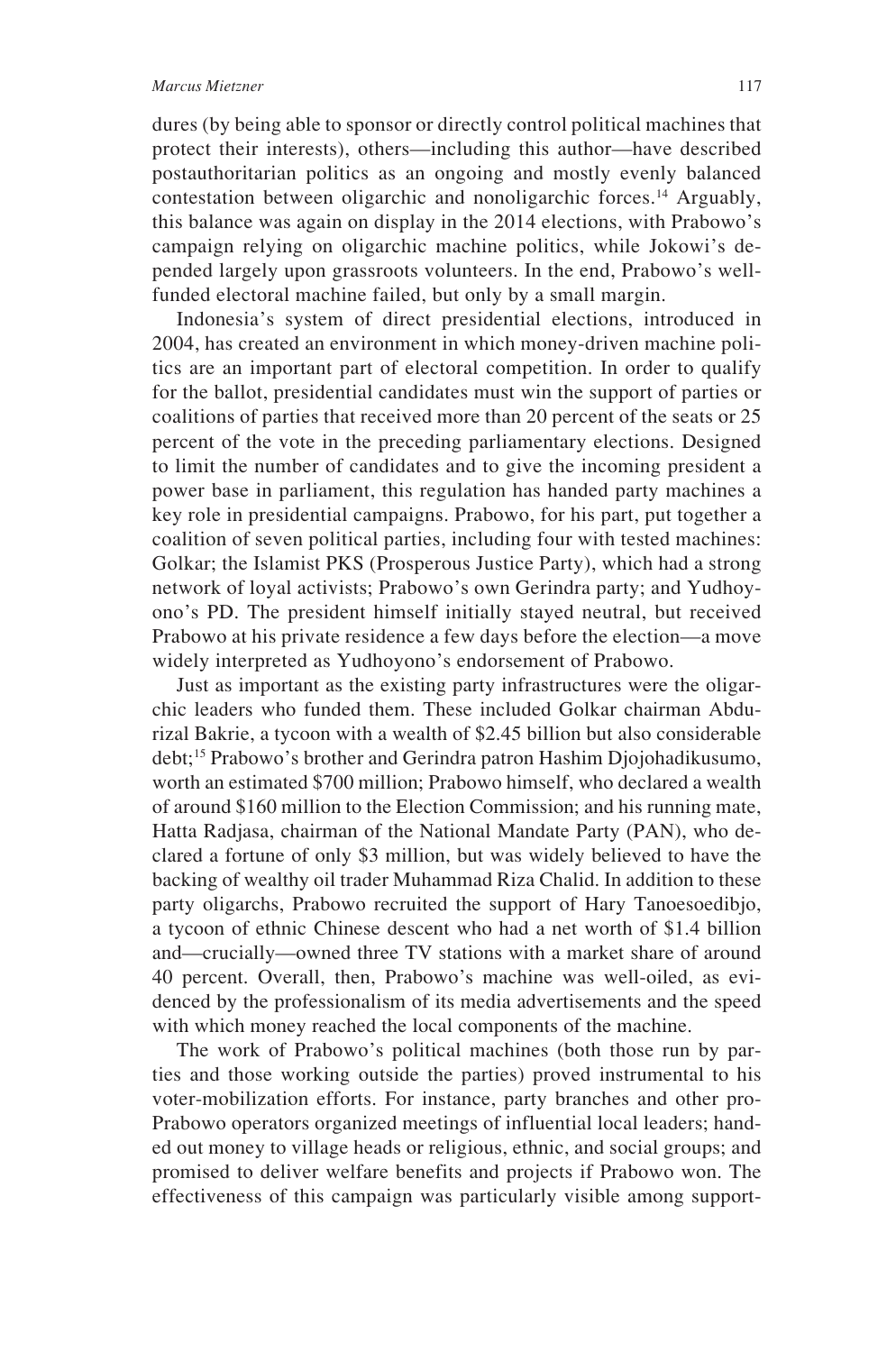ers of the various parties assembled in the Prabowo coalition. Whereas at the beginning of the campaign, many sympathizers of the parties that belonged to Prabowo's coalition had stated their intention to vote for Jokowi, over time most bowed to the wishes of their leadership: Just before election day, 81 percent of PKS voters pledged to back Prabowo (up from 53 percent two weeks prior), as did 56 percent of Golkar voters (up from 43 percent), 50 percent of PD voters (up from 37 percent), and 90 percent of Gerindra voters.<sup>16</sup>

But as effective as Prabowo's machine was, there were limits to its reach. Local Prabowo operators confessed that the community leaders and voters they were able to mobilize lacked enthusiasm. A woman tasked by the Prabowo campaign with dispensing money to Muslim clerics in Madiun, East Java, admitted that "if they weren't given incentives, they'd all vote for Jokowi."17 Similarly, Prabowo's chief pollster in East Java correctly predicted, "Prabowo may get the lead in the polls, but Jokowi's voters are more committed—and they will turn out strongly on voting day."18 Indeed, the relatively low turnout of 69.6 percent indicates that many citizens who had promised to vote for Prabowo ultimately stayed home. One key factor in voters' decision to abstain was the Prabowo machine's inability to engage in systematic vote-buying. Although the candidate could afford to hand out small sums to society leaders—and there were isolated reports of vote buying—even Probowo's combined oligarchic coffers were not well-lined enough to offer payments to each of Indonesia's 194 million voters. This, of course, differed starkly from the parliamentary elections, when more than 230,000 candidates had competed for votes, many of them by handing out cash (see Edward Aspinall's essay on pp. 96–110).

In contrast, Jokowi entrusted his campaign more to grassroots volunteers than to machine politicians. To be sure, this was not entirely by choice. Four political parties supported Jokowi's nomination: the PDI-P; the National Awakening Party (PKB), a traditionalist Muslim party; NasDem (headed by media tycoon Surya Paloh, worth an estimated \$100 million); and Hanura, chaired by Wiranto, a former armed-forces chief and Prabowo rival. On top of this, Jokowi's running mate was the wealthy former vice-president and Golkar figure Jusuf Kalla. But the PDI-P's party machine—supposedly the main engine of the campaign did not function smoothly. For one thing, a strong faction within the central party leadership, including Megawati's daughter Puan Maharani, viewed Jokowi as a newcomer undeserving of PDI-P support and therefore delayed the disbursement of campaign funds from several big party donors. As a result, local branches had trouble carrying out systematic activities. Moreover, many local PDI-P leaders were disappointed by Jokowi's inability to boost the party's performance in the parliamentary elections (it won only 19 percent of the vote), and thus felt no obligation to work for him.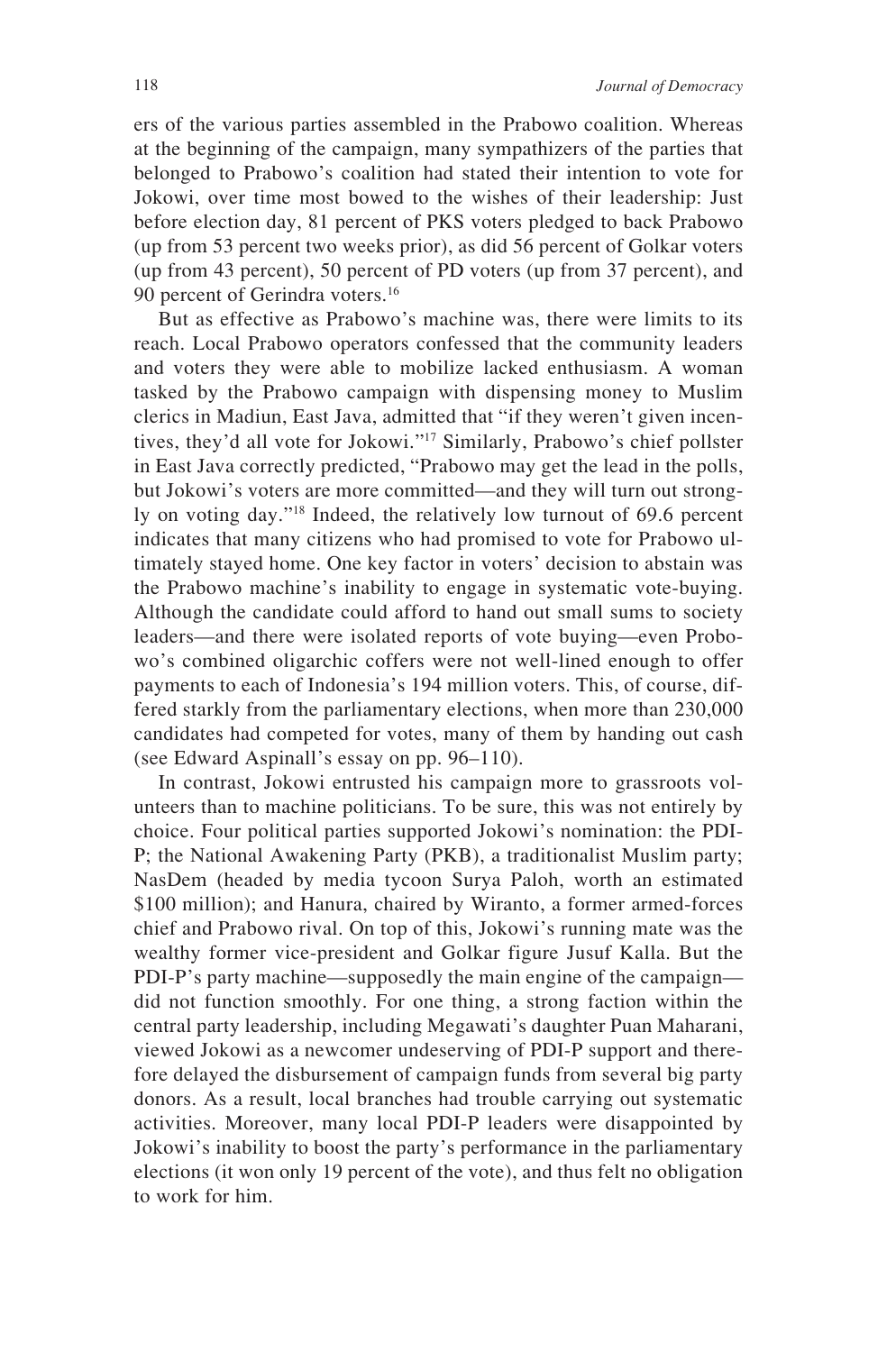In lieu of a functional party machine, Jokowi relied heavily on a loosely coordinated network of volunteers. These consisted of young professionals promoting him on social media; students organizing support networks; activists reaching out to their communities; and Muslim and non-Muslim religious figures. While most of these volunteers worked independently, there were two organizations that tried to enforce a minimum level of coordination: the National Secretariat for Jokowi (Seknas Jokowi) and Pro-Jo. Jokowi saw them as the main pillars of his campaign and often visited their local offices before the PDI-P branches.

Furthermore, Jokowi was the first presidential candidate in Indonesian history to launch a significant community-based fundraising drive. In a subtle hint to the PDI-P that he knew funds were being withheld from him, Jokowi called on his supporters to donate to his campaign. Normal in more consolidated democracies, this was a novelty in Indonesia, where campaigns are typically funded by oligarchs, interest groups, and candidates themselves. During the campaign, Jokowi collected at least \$3.8 million from more than 40,000 officially reported individual donors, compared to the roughly \$200,000 that Prabowo received from 47 personal donors.<sup>19</sup>

The 2014 triumph of Jokowi's volunteer-driven grassroots campaign is not, however, a sign that the end of oligarchic machine politics in Indonesia is nigh. It was Prabowo's money-fueled machine that turned him from an outsider whom most observers deemed unelectable into a highly competitive presidential contender. Similarly, even the Jokowi campaign could not run without the support of wealthy benefactors and politicians who provided emergency funds when the PDI-P failed to disburse the money allocated for the election. Jokowi's campaign trips through the vast archipelago, the printing of campaign t-shirts and banners, the renting of campaign facilities—all this required the support of sponsors. This does not make Jokowi a "tool of the oligarchs," as oligarch Prabowo rather absurdly suggested after losing the election, but it points to the continued importance of money and organized machine politics in post-Suharto Indonesia.

## **Divisive Populism vs. Moderation**

Another area of contestation in democracies—especially in postauthoritarian societies—pits populist militancy against political moderation. Functioning democracies need to accommodate and synthesize a variety of diverse views in order to maintain their legitimacy, whereas radical populists lament this approach as a sign of weakness, compromise, and ineffective leadership. Many democratic reversals, then, begin with populist sentiments gaining the upper hand over pragmatic, pluralist views.20 In post-Suharto Indonesia, every president has shied away from radical or divisive rhetoric. Instead, they have all tried to present an image of a moderate, inclusive, and open-minded Indonesia, both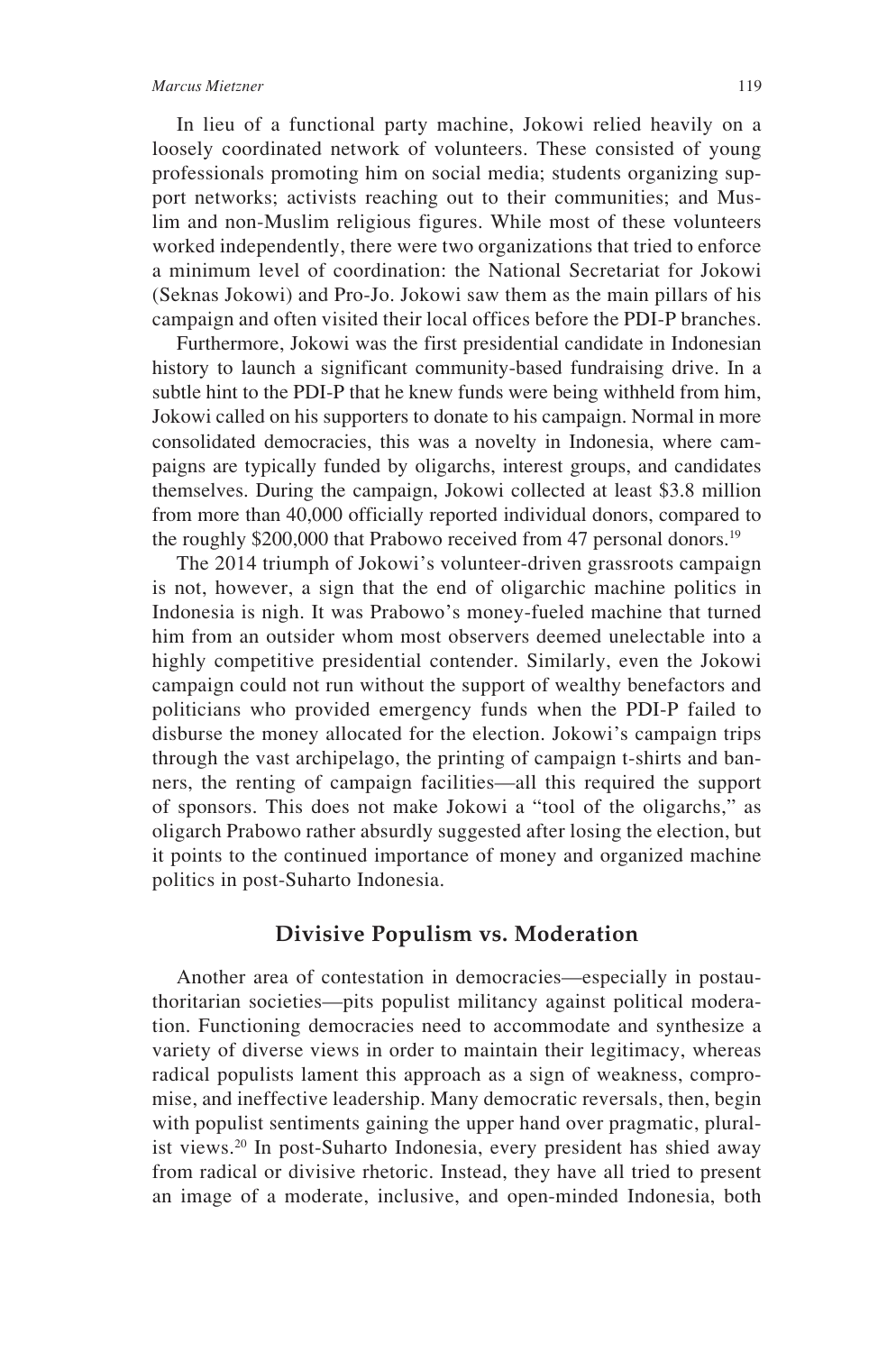to their domestic audiences and to the outside world. While this image has always been somewhat misleading—especially under Yudhoyono, as militant Islamic groups have openly agitated against religious minorities—it was the official rhetoric of mainstream politics.

Prabowo challenged this moderate consensus in many ways. To begin with, he asserted that Indonesia's mainstream politicians had allowed the country to be exploited by outside forces, denying it the national greatness that it once had and still deserved. Prabowo advanced this populist view with not only his words but also his appearance. He dressed like founding president Sukarno—the only head of state in the country's history to adopt a militant and confrontational rhetoric in pursuit of his goals. Prabowo imitated Sukarno's gestures and populist punch lines, using an antique microphone to emphasize the similarities. But he went even further than Sukarno, linking his campaign to images of anticolonial wars in the early nineteenth century. In March, Prabowo appeared in Jakarta's main sports stadium dressed in a faux Javanese war costume, complete with a traditional dagger. Riding on one of his expensive horses, he reviewed a parade of his private militia, marching bands, and security squads. The event culminated in a feisty speech lambasting unnamed liars, corruptors, and weaklings, as well as the foreign powers that allegedly were trying to prevent him from becoming president.

Not only did Prabowo mobilize anti-imperialist instincts rooted in Indonesia's nostalgia for the revolutionary struggle of the 1940s, but he also secured the backing of conservative and militant Islamic groups. Indonesia's three most conservative Islamic parties (the PKS, the United Development Party, and the Crescent Star Party) supported Prabowo's campaign, as did the militant Islamic Defenders' Front. Also backing him was Jafar Umar Thalib, head of the now-defunct Holy War Fighters, a group that had engaged in anti-Christian jihad in the Maluku Islands in the late 1990s. Through this network of Islamist parties and groups, rumors were spread that Jokowi was a Singaporean Chinese and a Christian—a potentially deadly attack in the nation with the world's largest Muslim population. On the surface, Islamists' dedication to Prabowo's cause was surprising: Prabowo himself was not a devout Muslim, and Hashim and other family members were Christian. But Prabowo had already used the Islamist segment of Indonesian politics as an instrument in the intramilitary conflicts of 1998, and simply reactivated those contacts in the run-up to the 2014 elections.

In contrast, Jokowi represented the ideological mainstream that had shaped democratic Indonesia since 1998. He generally endorsed the democratic status quo, only proposing a "mental revolution" to raise the quality of democracy to the next level; he rejected Islamic exclusivism, although he always presented himself as a devout Muslim; and he refrained from engaging in antagonistic arguments with his political opponents, despite the attacks that Prabowo's campaign launched at him.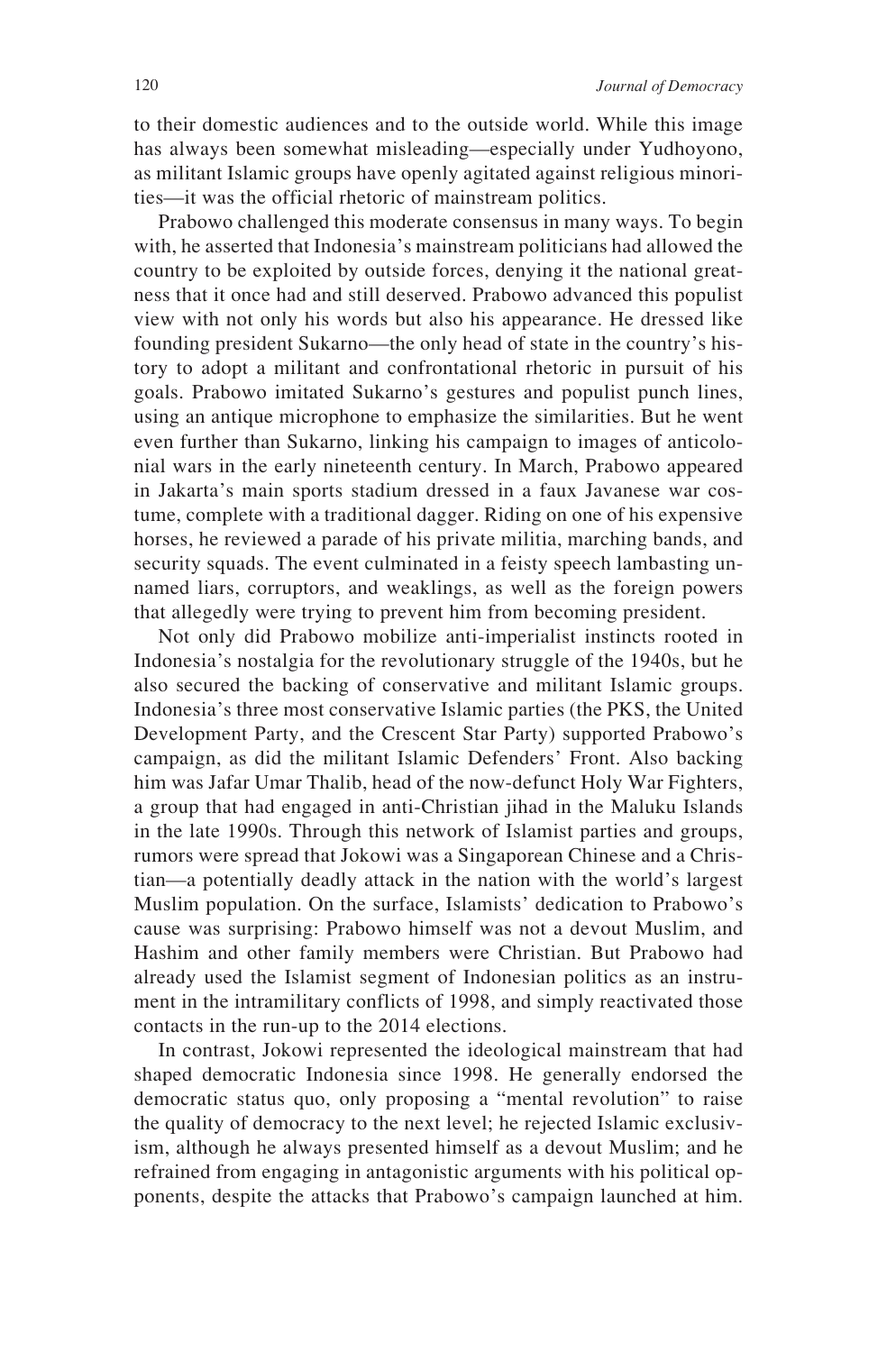Jokowi also refused to completely adopt Prabowo's very popular position on economic nationalism—that is, the need to protect local markets from the threat of globalization. Asked by Prabowo in one of the televised debates what Indonesia should do about contracts with mining companies that disadvantaged the nation, Jokowi gave an answer that highlighted his moderate and pragmatic views: These contracts were legally binding, he said, and Indonesia had to respect them until they expired. In the process of negotiating contract extensions, he continued, Indonesia could then insist on better conditions. Breaking existing contracts, Jokowi maintained, could lead to international arbitration and cost the government billions of dollars. The contrast with Prabowo's belligerent rhetoric could not have been greater.

Apparently, a slim majority of voters viewed Jokowi's nonconfrontational pragmatism as the safer option for Indonesia. While Prabowo's nationalist grandstanding, angry speeches, and attacks on his opponent impressed many Indonesians, it put off even more. Women voters, especially, indicated early on that they would not vote for him. Preelection polls consistently showed Prabowo narrowly leading Jokowi among men but trailing him among women by around 8 percentage points.

Moreover, Prabowo overestimated the extent of voters' discontent with the existing polity. Although voters were dissatisfied with Yudhoyono's performance, they did not see the need for radical regime change. Asked in April 2014 what they thought about the state of the economy, for instance, 39 percent of poll respondents said that it had improved in the last year; 36 percent said that it had remained the same; and only 23 percent thought that it had worsened.<sup>21</sup> Clearly Prabowo's fierce assertions that the Indonesian economy was in tatters and the political status quo intolerable were not sufficiently persuasive to sway a majority of the electorate. They did, however, push a popular candidate of the moderate mainstream to the brink of defeat.

## **Electoral Democracy vs. Authoritarianism**

The third key battle in this election was between support for competitive elections as the main vehicle for democratic representation and their denigration by proponents of a vaguely defined collectivism. In transitional societies, democratic elections come under attack in two ways: First, they are vulnerable to electoral autocrats who want to manipulate elections while using them as a source of legitimacy; $2<sup>2</sup>$  and second, they are threatened by antidemocratic thinking that rejects competitive elections on principle—as in Thailand, for example, where the military, royalist politicians, and parts of the bourgeoisie have agitated against elections after constantly losing them.

In 2014, Prabowo advanced an agenda that was openly hostile to Indonesia's existing electoral framework. He also tried to intervene in the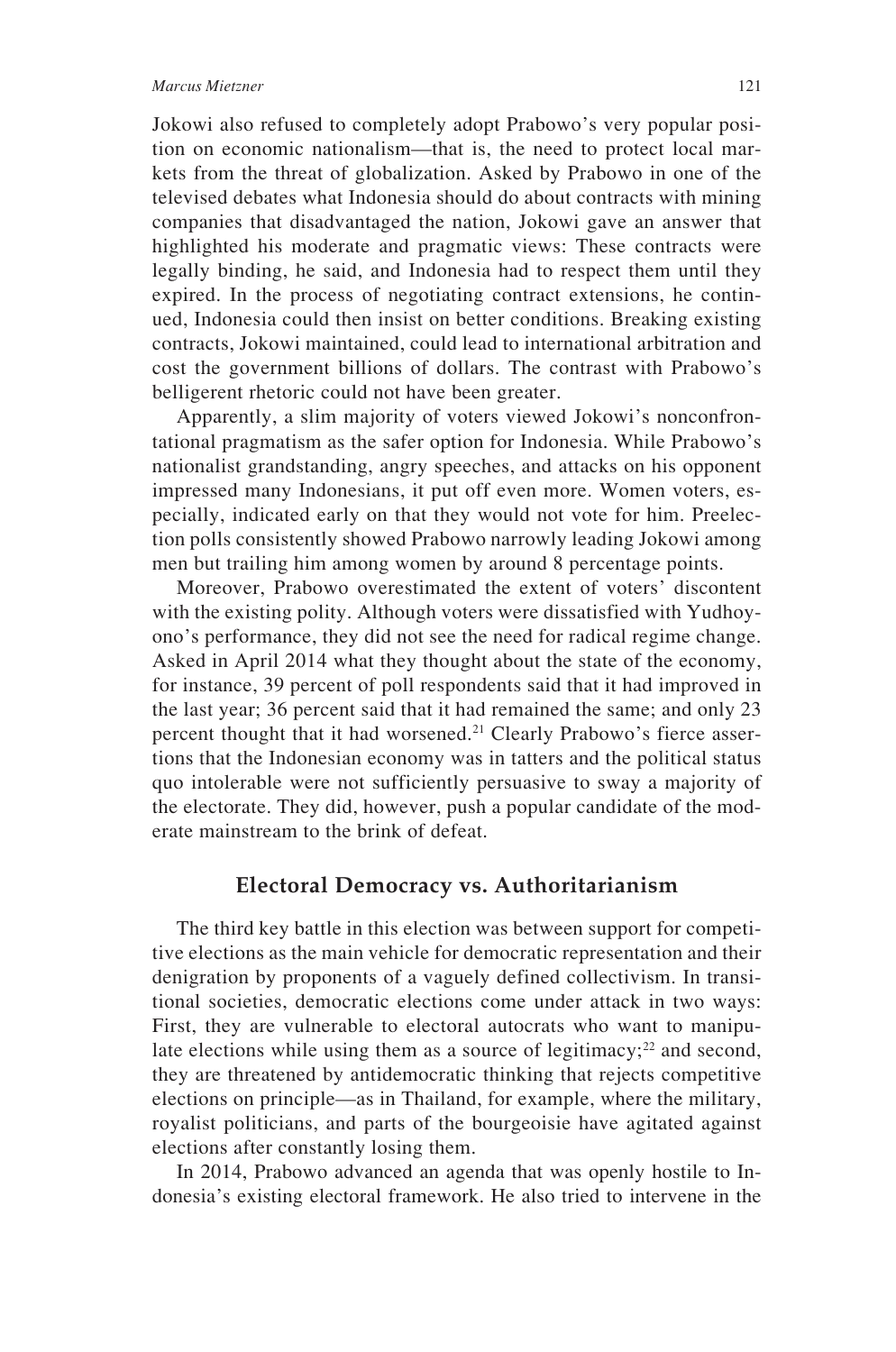electoral process, even when he had already lost the race. Prabowo had stated in general terms that he wanted Indonesia to return to the 1945 Constitution, which implied the abolition of direct presidential elections. This was a position that he had held for many years but had not discussed widely in public. Toward the end of the campaign, however, Prabowo talked more specifically about his views on both local and national direct elections. In a June 28 speech, Prabowo stated that direct elections were an unwanted Western import, likening them to a bad habit such as smoking. He said that state leaders should be chosen by semi-elected legislative institutions, as called for in the founding constitution. (Indeed, Suharto was reelected six times by a legislature that was partly appointed and partly elected through a manipulated process.) These comments drew headlines, and Prabowo felt the need to clarify. On June 30, in front of an audience composed largely of foreign diplomats and journalists, Prabowo rejected the notion that he was an autocrat. But on the issue of direct elections, he restated his opposition, this time using a different argument: They were too expensive and should be replaced with a "cheaper" process.

Prabowo also tried to apply the classic methods of electoral authoritarianism to win the contest with Jokowi. He not only used ministries and local governments under his coalition partners' control to mobilize voters, but he also falsely declared victory based on manipulated quick counts broadcast on pro-Prabowo television stations. Quick counts are scientifically designed, election-day counts of selected voting stations that, if done properly, can forecast the overall result with high levels of precision. The quick counts for every national election in Indonesia since 2004 have been accurate, and in 2014 all quick counts conducted by established survey institutes found that Jokowi had won. But Prabowo used four organizations that were either owned or funded by his allies to "produce" quick counts showing him as the winner. Subsequently, his team attempted to intervene in the official count. In some cases, Prabowo supporters managed to manually change the forms on which election results were recorded at multiple administrative levels. Given the prevalence of such manipulations in previous elections (including April's parliamentary polls), the Prabowo campaign had every reason to believe that its handiwork would go undetected.

Jokowi, on the other hand, was a strong believer in competitive electoral processes. In fact, he owed his rise to them. Unlike most other elite politicians in Indonesia, Jokowi's prominence did not stem from a military background, personal wealth, or bureaucratic connections. Rather, it was his electoral victories in Solo and Jakarta that propelled him to national prominence. Although defending electoral democracy was not an explicit cornerstone of Jokowi's campaign, he did stand up for it publicly. When Prabowo asked Jokowi in one televised debate whether he shared the view that direct local elections were too expensive and bred corruption, Jokowi replied that these elections were an important part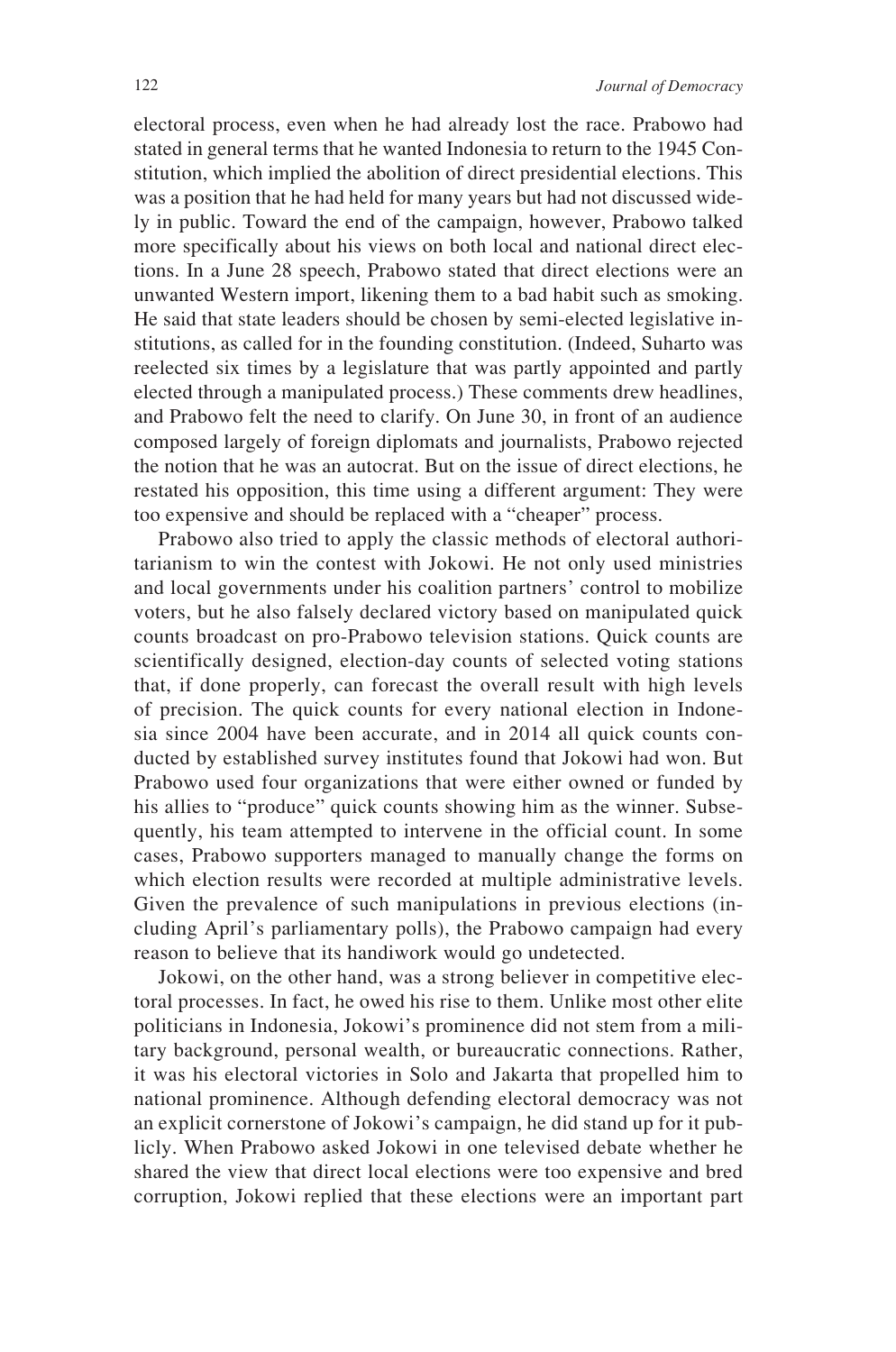of Indonesian democracy and should be maintained. In terms of cost, he proposed holding local elections simultaneously rather than individually, adopting a suggestion that electoral experts had been making for some time. In later interviews with foreign media, Jokowi also rejected Prabowo's proposal to abolish direct presidential elections via a return to the 1945 Constitution.

Ironically, it was Prabowo's direct threat to electoral democracy that made the 2014 presidential elections the most transparent in the country's history. The official count for the 2004 and 2009 elections had been carried out mostly in closed sessions by electoral officials, and because Yudhoyono won by wide margins, interest in a precise count was low. The 2014 count, by contrast, was intensely scrutinized by the media and concerned citizens. In an unprecedented move, the Election Commission uploaded all forms, from all administrative levels, onto its website, allowing everyone to check whether numbers were correctly recorded and reported to the next level. Most important, a network of seven-hundred independent volunteers (the main group was known as "Guard the Election") formed to create a parallel online count, adding the numbers and updating them regularly on its website. These volunteers exposed thousands of mistakes by electoral officials and put pressure on the Election Commission to correct them. Thus, if the Prabowo team had plans for altering the official tabulation, they were thwarted by extraordinary efforts of citizen monitoring.

## **Democracy Survives**

Although Prabowo's populist challenge to Indonesian democracy was eventually defeated, it raised a number of questions that deserve deeper scholarly investigation. Most essential, to what extent did Prabowo voters understand their choice as a vote against the democratic status quo? Prabowo had repeatedly called himself a "democrat," claiming that attempts to portray him as a "dictator" were politically motivated. Thus many of his supporters may have believed that Prabowo—despite having explicitly called for a "new consensus" to replace the system of direct elections—would not harm the foundations of democracy. Others may have believed Indonesia's democracy strong enough to withstand any attempts to revamp it. Indeed, this view was voiced frequently, both in Indonesia and abroad. Prabowo's loss means that we can only speculate about what actions he would have taken as president, and whether any attack on Indonesia's democracy would have succeeded.

In this context, it is useful to look at the composition of the Prabowo electorate. For much of the second Yudhoyono term, Prabowo had a core support of around 17 to 20 percent in the polls. Arguably, these "hard" Prabowo voters backed his entire populist agenda: the depiction of the current system as irreparable; the attacks on foreign nations that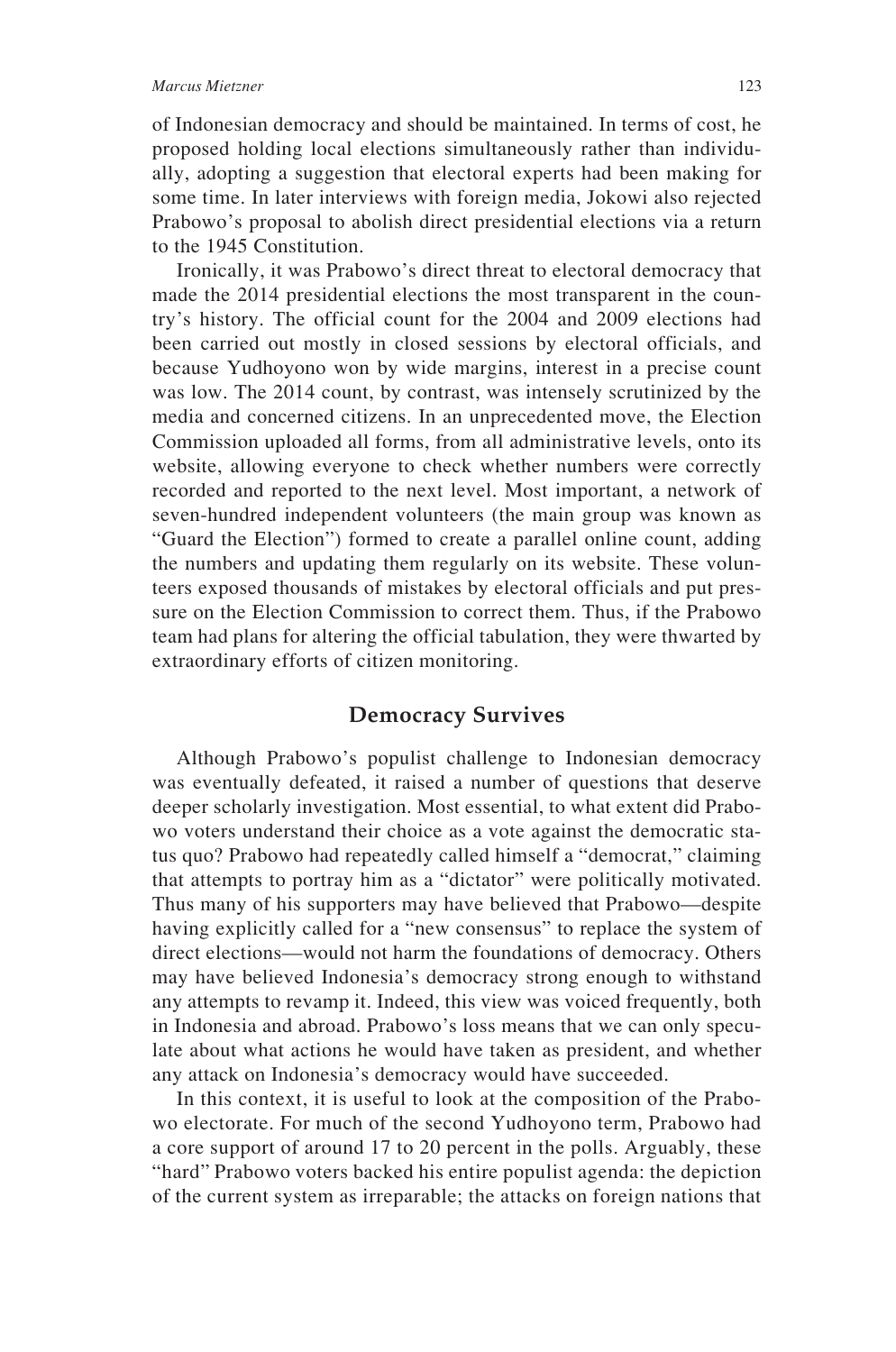exploit Indonesia's natural resources; Prabowo's militaristic strongman image; and nostalgia for the Suharto era. But, between March and July 2014, Probowo added around 27 to 30 percent of the electorate as new recruits to his base. These supporters are best described as "soft" Prabowo voters: citizens who were disappointed by Jokowi's failure to offer a clear platform or who thought that Indonesia needed a tougher leader than the soft-spoken Jokowi. It is unlikely that all these voters—a group that surely included some of the 83 percent of citizens who were satisfied with Indonesian democracy—thought that they were opting out of democracy when voting for Prabowo. Presumably, some of these "soft" Prabowo supporters switched to Jokowi as the prospect of a Prabowo presidency became increasingly realistic— Jokowi's poll numbers slightly rebounded by 2 to 3 percent in the last week of the campaign.

Indonesian democracy, then, survived for three main reasons. First, the general political and economic conditions were not suitable for a successful populist takeover: Despite significant discontent, the polity and economy were stable, and most people were satisfied with the way that the government and the democratic system were working. Prabowo's radical rhetoric thus overshot the mark, repelling moderate voters, especially women. Second, Jokowi offered a lighter version of populism to an electorate longing for some, but not fundamental, change. As the first presidential frontrunner in Indonesian history not to originate from the country's conventional elite, Jokowi embodied the desire of ordinary voters to be ruled by one of their own. Consequently, the majority of Indonesian voters were prepared to forgive Jokowi for a lackluster campaign. Finally, there was sufficiently strong support for elections as the foundation of Indonesian democracy to spoil Prabowo's attempts to both abolish and rig them. By producing citizen networks to protect Jokowi's election victory from blatant attempts at manipulation, Indonesian democracy completed the electoral process on a high note.

All this good news, however, must not distract us from the fact that the post-Suharto electorate came very close to choosing a president who promised to undertake the radical and dangerous experiment of restoring Indonesia's pre-democratic order. Indonesian democracy is still vulnerable, and will remain so for years to come.

### **NOTES**

1. Kenneth M. Roberts, "Social Correlates of Party System Demise and Populist Resurgence in Venezuela," *Latin American Politics and Society* 45 (September 2003): 35–57.

2. Indikator Politik Indonesia (IPI), "Hasil Exit Poll Pemilu Presiden RI 2014 Rabu, 9 Juli 2014," 5.